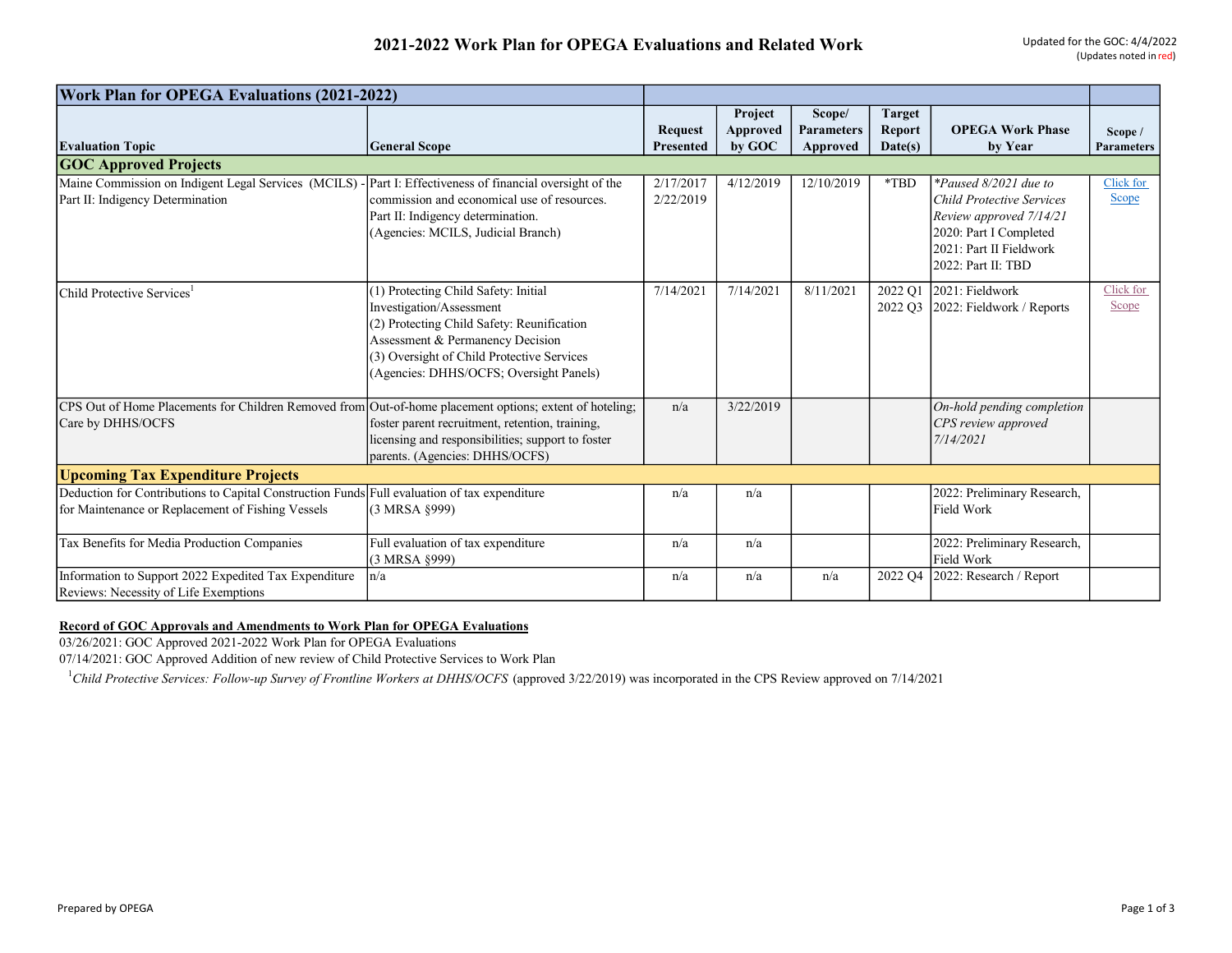| <b>Recently Completed Evaluations (2021-2022)</b> |               |               |                |           |                                                                                                |              |            |
|---------------------------------------------------|---------------|---------------|----------------|-----------|------------------------------------------------------------------------------------------------|--------------|------------|
|                                                   | <b>Report</b> | <b>Public</b> | Work           | GOC       |                                                                                                | GOC          | Link to    |
| <b>Evaluation Topic</b>                           | Presented     | Comment       | <b>Session</b> | Vote      | <b>GOC Follow-up Activity</b>                                                                  | Complete     | Report     |
| Child Protective Services Review:                 | 3/25/2022     | 4/8/2022      | 4/8/2022       |           |                                                                                                | ongoing      | Click here |
| Final Report - CPS Investigations                 |               |               |                |           |                                                                                                | project      | for report |
|                                                   |               |               |                |           |                                                                                                |              |            |
| Research Expense Tax Credit                       | 3/11/2022     | 3/25/2022     | 4/8/2022       |           |                                                                                                |              | Click here |
|                                                   |               |               |                |           |                                                                                                |              | for report |
| Child Protective Services Review:                 | 1/21/2022     | 2/11/2022     | 3/11/2022      | 3/11/2022 |                                                                                                | ongoing      | Click here |
| Information Brief - Oversight of                  |               |               |                | Endorsed  |                                                                                                | project      | for report |
| Maine's CPS System                                |               |               |                |           |                                                                                                |              |            |
| Historic Rehabilitation Tax Credit                | 11/10/2021    | 1/21/2022     | 1/21/2022      | 1/21/2022 | $2/28/22$ GOC record of vote and supporting materials (including $1/21/22$ meeting summary) to | $\mathbf{v}$ | Click for  |
|                                                   |               |               |                | Endorsed  | Taxation Committee.                                                                            |              | Report     |
| Maine Commission on Indigent                      | 11/9/2020     | 2/12/2021     | 2/12/2021      | 2/12/2021 | 2/12/21 - GOC requested billing data assessment from OPEGA; requested GOC Chairs meeting       |              | Click for  |
| Legal Services (MCILS)-Part I                     |               |               |                | Endorsed  | with State Auditor; requested quarterly reporting from MCILS for rest of 130th Legislature     |              | Report     |
|                                                   |               |               |                |           | (letter to MCILS 3/10/21)                                                                      |              |            |
|                                                   |               |               |                |           | 3/26/21 - Requested OPEGA to coordinate meeting with State Auditor and MCILS to discuss        |              |            |
|                                                   |               |               |                |           | assistance State Auditor may provide (meeting 4/8/21)                                          |              |            |
|                                                   |               |               |                |           | 6/4/21 - MCILS delivered first quarterly update to GOC; State Auditor also attended and spoke  |              |            |
|                                                   |               |               |                |           | to discussions with MCILS                                                                      |              |            |
|                                                   |               |               |                |           | 9/8/21 - MCILS second quarterly update.                                                        |              |            |
|                                                   |               |               |                |           | 2/11/21 - MCILS third quarterly update.                                                        |              |            |
|                                                   |               |               |                |           |                                                                                                |              |            |
| Maine Seed Capital Tax Credit                     | 8/11/2021     | 9/8/2021      | 9/8/2021       | 9/8/21    | 9/8/21 - GOC voted to send a letter to: request FAME provide an action plan to address the     | $\mathbf{v}$ | Click for  |
|                                                   |               |               | 11/10/21       | Endorsed  | Recommended Management Action on pp.28-29 of report; invite FAME to provide comment            |              | Report     |
|                                                   |               |               |                |           | on defining goals and success as described under Recommended Legislative Actions on pp. 25-    |              |            |
|                                                   |               |               |                |           | 27 of report; request FAME follow-up on the requests made by Senator Bennett during Public     |              |            |
|                                                   |               |               |                |           | Comment; and request FAME report back to the GOC at the 11/10/21 meeting.                      |              |            |
|                                                   |               |               |                |           | 11/10/21 - Report back from FAME; GOC reviewed FAME materials; GOC Chairs to transmit          |              |            |
|                                                   |               |               |                |           | materials to Taxation Committee; sent letter to Taxation with materials (12/7/21)              |              |            |
| Maine Citizen Initiative Process                  | 6/25/2021     | 8/11/2021     | 8/11/2021      | 8/11/2021 | 8/11/21 - GOC voted to send letter to VLA committee referring the report to them for           | $\mathbf{v}$ | Click for  |
|                                                   |               |               |                | Endorsed  | consideration of the identified opportunities for improvement and submit legislation as deemed |              | Report     |
|                                                   |               |               |                |           | appropriate; sent letter to VLA (8/24/21)                                                      |              |            |
| Pine Tree Development Zones-                      | 11/20/2020    | 2/26/2021     | 2/26/2021      | 2/26/2021 | $2/26/21$ – GOC requested DECD to respond to four questions; sent letter to DECD (3/11/21).    | $\mathbf{v}$ | Click for  |
| Limited Scope Review                              |               |               |                | Endorsed  | 4/13/21 - Responses received from DECD                                                         |              | Report     |
|                                                   |               |               |                |           | 4/23/21 - Commissioner Johnson presented responses and answered questions                      |              |            |
|                                                   |               |               |                |           |                                                                                                |              |            |